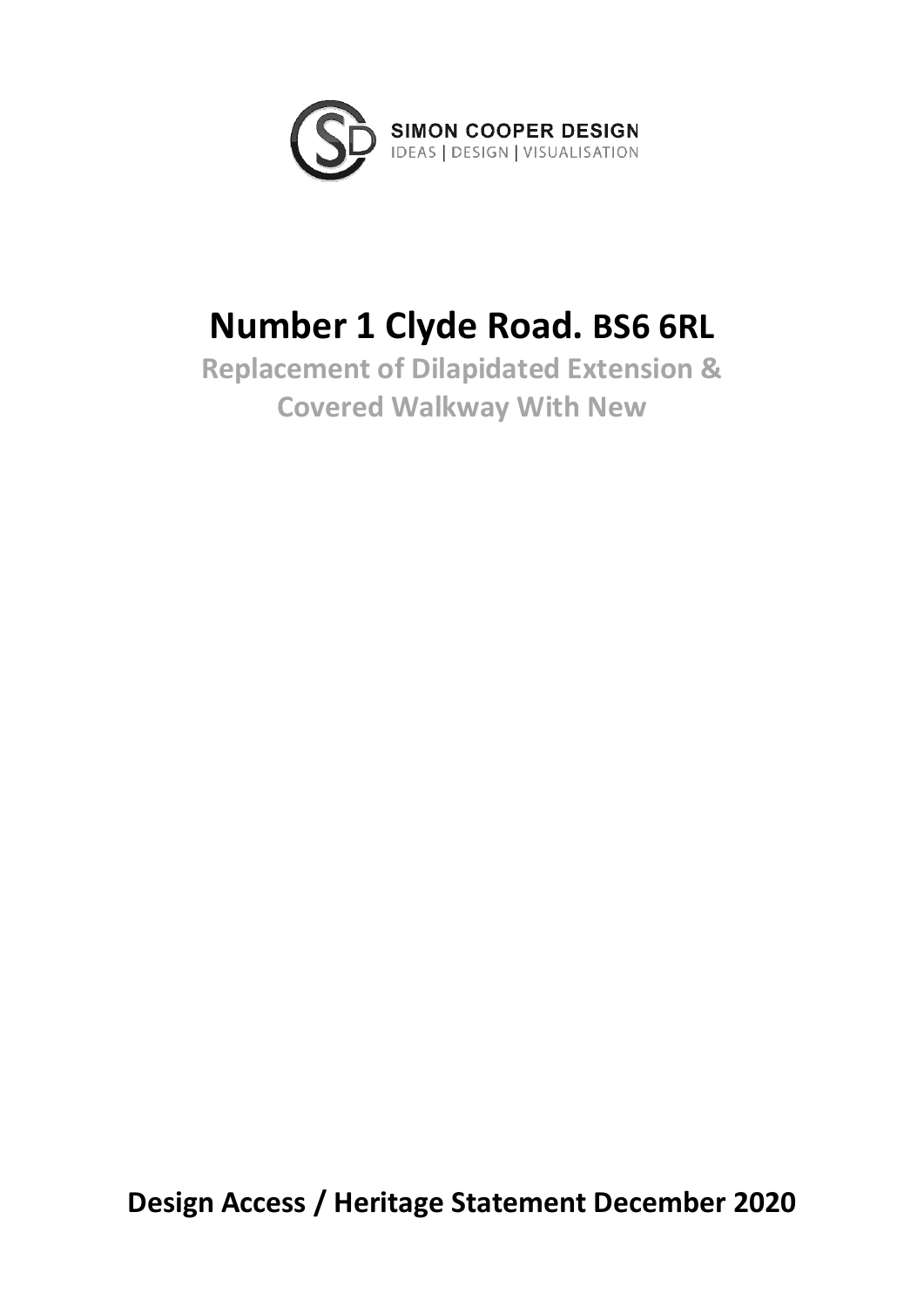## 1.0 Introduction

Simon Cooper Design is acting on behalf of Mr & Mrs Kendall of Number 1 Clyde Road. Redland. BS6 6RL, in the design and submission of a householder planning & demolition application in a conservation area. This is for the removal of an older outdated dilapidated single skin extension at the rear of their property and the removal of a corrugated plastic lined timber framed covered side walkway replacing them both with much improved structures that both enhance, upgrade, and protect the building.

The purpose of this statement is to outline the key design considerations behind the scheme / proposal and should be read in conjunction with the submitted documents, details and the existing site photographs which are enclosed with this application. The scheme was designed based on permitted development guidelines and neighbours have been consulted with amendments made for them to fully back the proposed scheme. The property is however in a conservation area and advice was sort from Bristol City Planning and a householder application with demolition in a conservation area was suggested by the department as the best way to obtain a suitable way forward and to move on with the build as soon as possible.

The submission's drawings & documents comprise of the following information:

| L OS 001       | OS Plan                                 | A4 @ 1:1250 |
|----------------|-----------------------------------------|-------------|
| N1CR EE BE 001 | Existing Ground Floor Plan & Elevations | A1 @ 1:50   |
| N1CR PE BE 001 | Proposed Ground Floor Plan & Elevations | A1 @ 1:50   |
| L DAHSD 001    | Design Access / Heritage Statement      | $A4$ @ NTS  |
|                |                                         |             |

## 2.0 Site and surroundings

Number 1 Clyde Road is in Redland and is a mid to late Victorian (circa 1870) semi-detached dwelling. It sits at the beginning of Clyde Road and close to the junction of Hampton Road, with its principal bay elevation facing Clyde Road.

The principal street elevation consists of coursed rubble stone, with bath stone jambs and detailing. The windows are painted timber sashes, and the side and rear walls of the house are rendered and painted. The link from the front of the house to the rear is an old, corrugated plastic lined roof and timber framed side covered walkway with the rear of the property having a single skin extension (circa 1960) attached to the main building. The main roof of the property is pitched and is clad in concrete interlocking tiles.

The proposal is driven mainly by the dilapidated state of covered side walkway and the outdated, dilapidated and energy deficient rear extension. Water ingress is happening in various places and the need to replace and update the tired existing structures is overdue. There are three main elements to this proposal. They are:

- 1. Remove and replace the existing extension with a modern / updated contemporary energy efficient replacement.
- 2. Remove and replace plastic roof covered walkway with new and replace roof above entrance porch.
- 3. Repaint the rear and side elevation of the house to change over from the current magnolia coloured paint to a soft dove grey.

#### 3.0 Reasons for replacement

The side walkway is a failing structure. It exhibits widespread damp that appears to be causing problems for the main building and its substructures. Mould and moss have penetrated some of the plastic roof coverings and the roof timbers have started to rot. Left untreated further damage will be caused by the natural